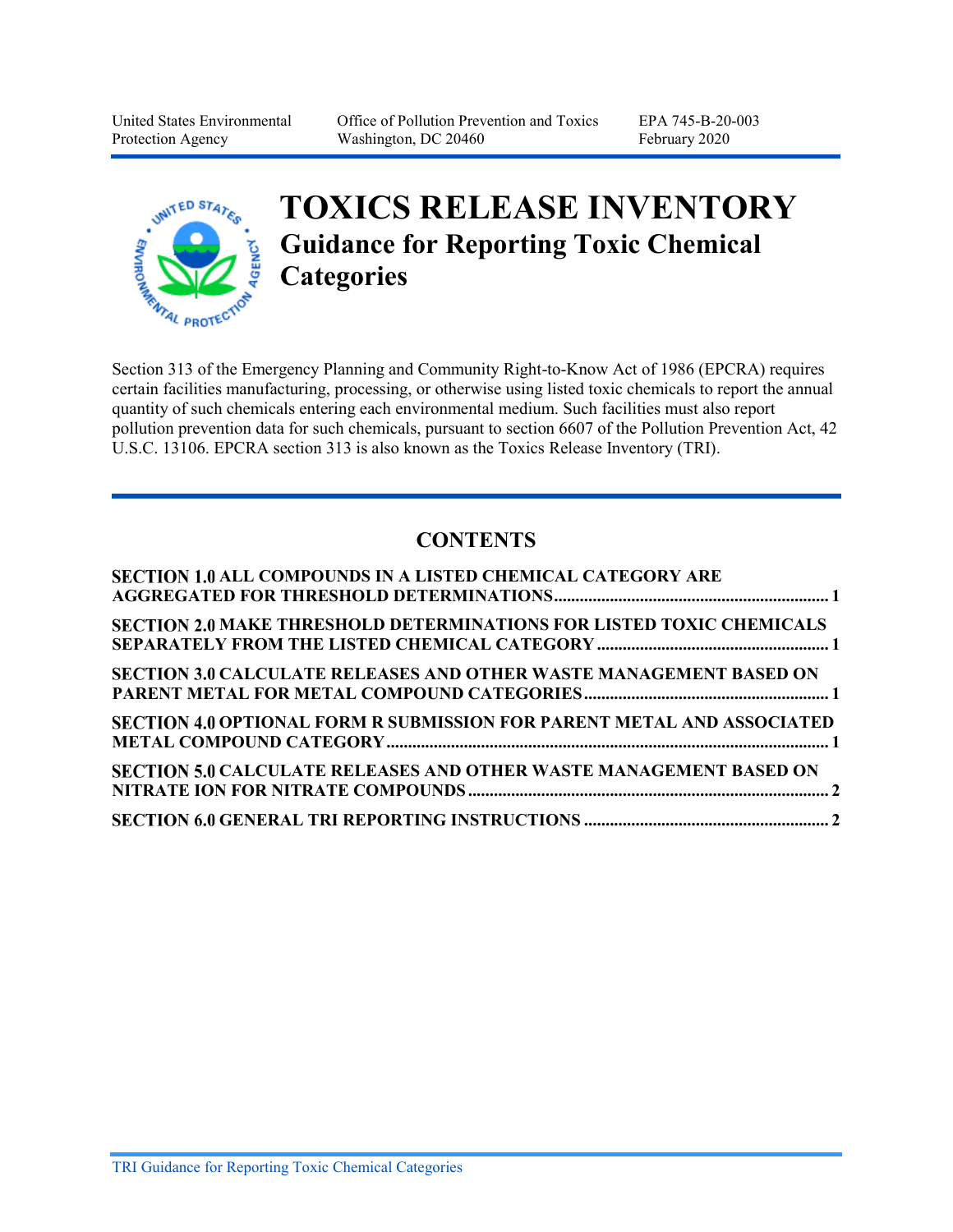#### **DISCLAIMER**

This guidance document is intended to assist industry with EPCRA section 313 reporting for toxic chemical categories. In addition to providing an overview of aspects of the statutory and regulatory requirements of the EPCRA section 313 program, this document also provides recommendations to assist industry with EPCRA reporting. These recommendations do not supersede any statutory or regulatory requirements, are subject to change, and are not independently binding on either EPA or covered facilities. Additionally, if a conflict exists between guidance on this site and the statutory or regulatory requirements, the conflict must be resolved in favor of the statute or regulation.

Although EPA encourages industry to consider these recommendations, in reviewing this document, industry should be aware that these recommendations were developed to address common circumstances at typical facilities. The circumstances at a specific facility may significantly differ from those contemplated in the development of this document. Thus, individual facilities may find that the recommendations provided in this document are inapplicable to their processes or circumstances, and that alternative approaches or information are more accurate and/or more appropriate for meeting the statutory and regulatory requirements of EPCRA section 313. To that end, industry should use facility specific information and process knowledge, where available, to meet the requirements of EPCRA section 313. EPCRA section 313 also provides that, in the absence of such readily available data, a reporting facility may make reasonable estimates to meet those EPCRA section 313 requirements. Facilities are encouraged to contact the Agency with any additional or clarifying questions about the recommendations in this document, or if the facility believes that EPA has incorrectly characterized a particular process or recommendation.

Additional guidance documents, including industry specific and chemical specific guidance documents, are also available on TRI's GuideME website: [https://ofmpub.epa.gov/apex/guideme\\_ext/f?p=guideme:gd-list](https://ofmpub.epa.gov/apex/guideme_ext/f?p=guideme:gd-list)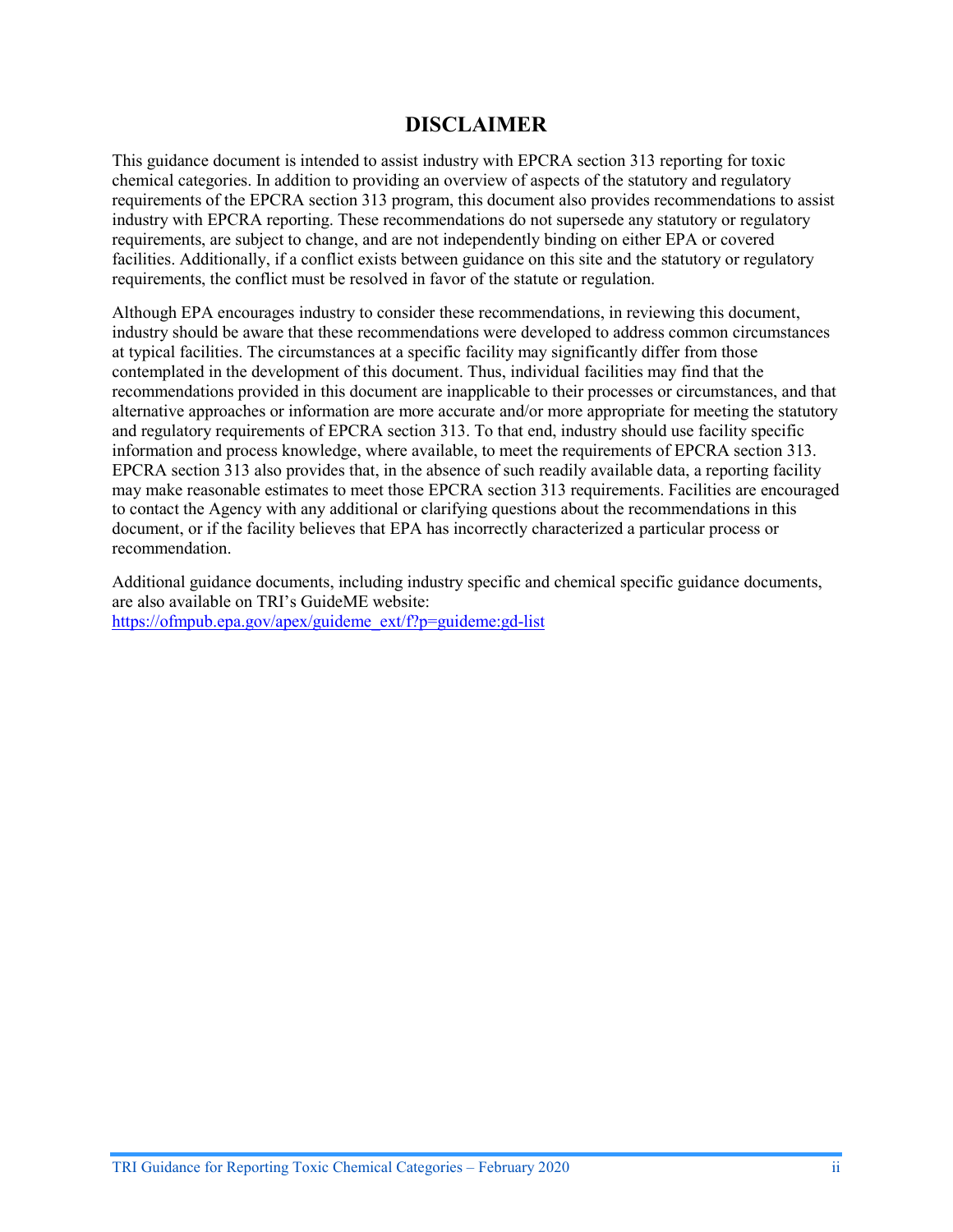### <span id="page-2-0"></span>**SECTION 1.0 All Compounds in a Listed Chemical Category are Aggregated for Threshold Determinations**

Toxic chemical categories listed under EPCRA section 313 require a different approach when making threshold determinations and release and other waste management calculations. For a chemical that is included in a listed metal compound category, the total weight of that chemical compound, not just the parent metal, is used in making threshold determinations. A facility will need to calculate the total weight of all compounds that are in the category, sum the amounts involved throughout the facility in each threshold activity, and compare the totals to the applicable thresholds. A non-PBT compound in a listed chemical category that is present in a mixture below the *de minimis* concentration, based on the total weight of the compound, is exempt from threshold calculations under Section 1. Again, all individual members of a compound category must be totaled to determine if that compound category has exceeded the *de minimis* concentration in a mixture.

#### <span id="page-2-1"></span>**SECTION 2.0 Make Threshold Determinations for Listed Toxic Chemicals Separately from the Listed Chemical Category**

The section 313 list contains some listed substances that are also members of a listed chemical category. Threshold determinations for a specifically listed toxic chemical are calculated separately from the threshold determinations for the chemical category. For example, 2-methoxyethanol, which is specifically listed on the section 313 list, is also a glycol ether compound but is not included in the glycol ether compound category for purposes of section 313 reporting. Because the chemical is specifically listed, a facility must make a threshold determination for 2-methoxyethanol and a separate threshold determination for all other glycol ethers meeting the criteria for that chemical category that are not specifically listed under section 313.

### <span id="page-2-2"></span>**SECTION 3.0 Calculate Releases and Other Waste Management Based on Parent Metal for Metal Compound Categories**

Once a reporting threshold is met for a metal compound, releases and other waste management of compounds are calculated based on the pounds of the parent metal released or otherwise managed as waste rather than the total weight of the compound. EPA adopted this approach because of the difficulty in calculating releases of potentially numerous compounds within a metal compound category, recognizing that methods and data for monitoring the parent metal often exist while those for the compound(s) rarely will.

#### <span id="page-2-3"></span>**SECTION 4.0 Optional Form R Submission for Parent Metal and Associated Metal Compound Category**

If both the parent metal and associated metal compound category exceed their respective thresholds, one Form R, covering all releases and other waste management of the parent metal from activities involving both the chemical and the chemical category, may be filed. If a facility opts to submit a single combined Form R, it should report as the metal compound category. Beginning with Reporting Year 2018, a facility must indicate if it is filing a combined form for an elemental metal and a metal compound containing the same elemental metal. This option, preferred by EPA, is available to facilities, although separate reports may be filed if desired.

For example, if a facility processes 30,000 pounds of lead and otherwise uses 13,000 pounds of lead oxide, the facility could submit one Form R for lead compounds. On this Form R, the facility would report all activities involving lead and lead compounds and include all releases and other waste